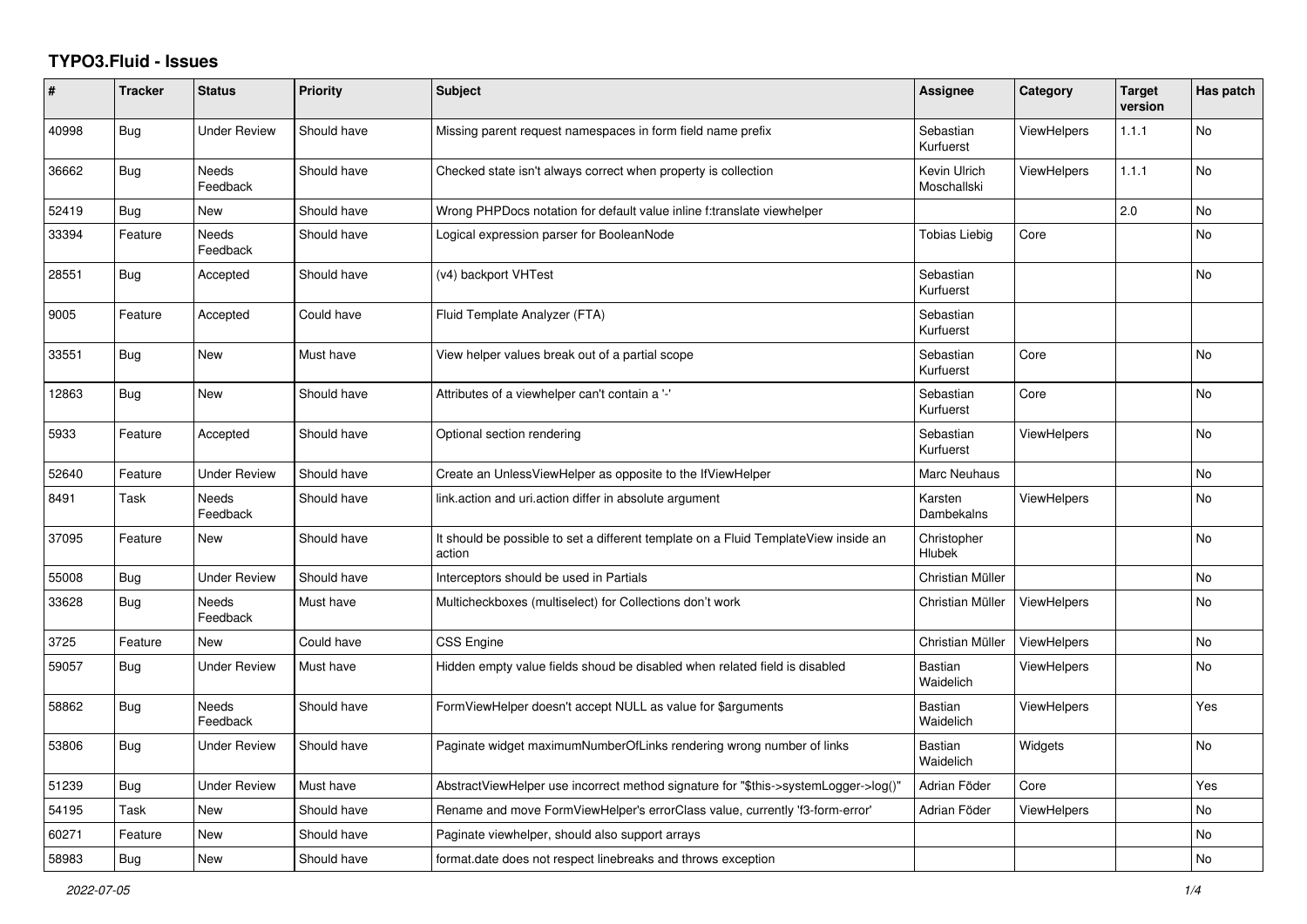| #     | <b>Tracker</b> | <b>Status</b>            | <b>Priority</b> | <b>Subject</b>                                                                                              | <b>Assignee</b> | Category | <b>Target</b><br>version | Has patch |
|-------|----------------|--------------------------|-----------------|-------------------------------------------------------------------------------------------------------------|-----------------|----------|--------------------------|-----------|
| 58921 | Bug            | New                      | Should have     | f:form.* VHs crash if NOT inside f:form but followed by f:form                                              |                 |          |                          | <b>No</b> |
| 57885 | Bug            | New                      | Must have       | Inputs are cleared from a second form if the first form produced a vallidation error                        |                 |          |                          | No        |
| 56237 | Task           | New                      | Should have     | in-line (Condition) View Helpers should not evaluate on parsing                                             |                 |          |                          | No        |
| 52591 | Bug            | <b>New</b>               | Should have     | The Pagination Widget broken for joined objects                                                             |                 |          |                          | No        |
| 52536 | Bug            | <b>Under Review</b>      | Should have     | Errorclass not set if no property-attribute set                                                             |                 |          |                          |           |
| 51277 | Feature        | New                      | Should have     | ViewHelper context should be aware of actual file occurrence                                                |                 |          |                          | No        |
| 50888 | Bug            | <b>Under Review</b>      | Should have     | WSOD by changing name of section and if Fluid caches are generated                                          |                 |          |                          | No        |
| 49756 | Feature        | <b>Under Review</b>      | Should have     | Select values by array key in checkbox viewhelper                                                           |                 |          |                          | No        |
| 49038 | Bug            | New                      | Must have       | form.select does not select the first item if prependOptionValue is used                                    |                 |          |                          | No        |
| 48355 | Feature        | New                      | Could have      | Assign output of viewhelper to template variable for further processing.                                    |                 |          |                          |           |
| 47669 | Task           | New                      | Should have     | FormViewHelper does not define the default request method                                                   |                 |          |                          | <b>No</b> |
| 47006 | Bug            | <b>Under Review</b>      | Should have     | widget identifier are not unique                                                                            |                 |          |                          | No        |
| 46545 | Feature        | New                      | Should have     | Better support for arrays in options of SelectViewHelper                                                    |                 |          |                          | No        |
| 46091 | Task           | <b>Needs</b><br>Feedback | Should have     | Show source file name and position on exceptions during parsing                                             |                 |          |                          | No        |
| 45345 | Feature        | Needs<br>Feedback        | Should have     | Easy to use comments for fluid that won't show in output                                                    |                 |          |                          |           |
| 45153 | Feature        | New                      | Should have     | f:be.menus.actionMenuItem - Detection of the current select option is insufficient                          |                 |          |                          | No        |
| 43071 | Task           | New                      | Should have     | Remove TOKENS for adding fallback teplates in B                                                             |                 |          |                          | <b>No</b> |
| 42743 | Task           | New                      | Should have     | Remove inline style for hidden form fields                                                                  |                 |          |                          | No        |
| 42397 | Feature        | New                      | Should have     | Missing viewhelper for general links                                                                        |                 |          |                          | No        |
| 40081 | Feature        | New                      | Should have     | Allow assigned variables as keys in arrays                                                                  |                 |          |                          | No        |
| 38130 | Feature        | New                      | Should have     | Checkboxes and multiple select fields should have an assignable default value                               |                 |          |                          | No        |
| 36559 | Feature        | New                      | Could have      | New widget progress bar                                                                                     |                 |          |                          | Yes       |
| 33215 | Feature        | New                      | Should have     | RFC: Dynamic values in ObjectAccess paths                                                                   |                 |          |                          | No        |
| 28554 | Bug            | New                      | Should have     | (v4) implement feature flag to disable caching                                                              |                 |          |                          | <b>No</b> |
| 28553 | <b>Bug</b>     | New                      | Should have     | improve XHProf test setup                                                                                   |                 |          |                          | No        |
| 28552 | Bug            | New                      | Should have     | (v5) write ViewHelper test for compiled run; adjust functional test to do two passes<br>(uncached & cached) |                 |          |                          | No        |
| 28550 | <b>Bug</b>     | New                      | Should have     | (v4) make widgets cacheable, i.e. not implement childnodeaccess interface                                   |                 |          |                          | No        |
| 28549 | Bug            | New                      | Should have     | make widgets cacheable, i.e. not implement childnodeaccess interface                                        |                 |          |                          | No        |
| 13045 | Bug            | New                      | Should have     | Entity decode of strings are different between if-conditions and output of variable                         |                 |          |                          |           |
| 9514  | Feature        | New                      | Should have     | Support explicit Array Arguments for ViewHelpers                                                            |                 |          |                          |           |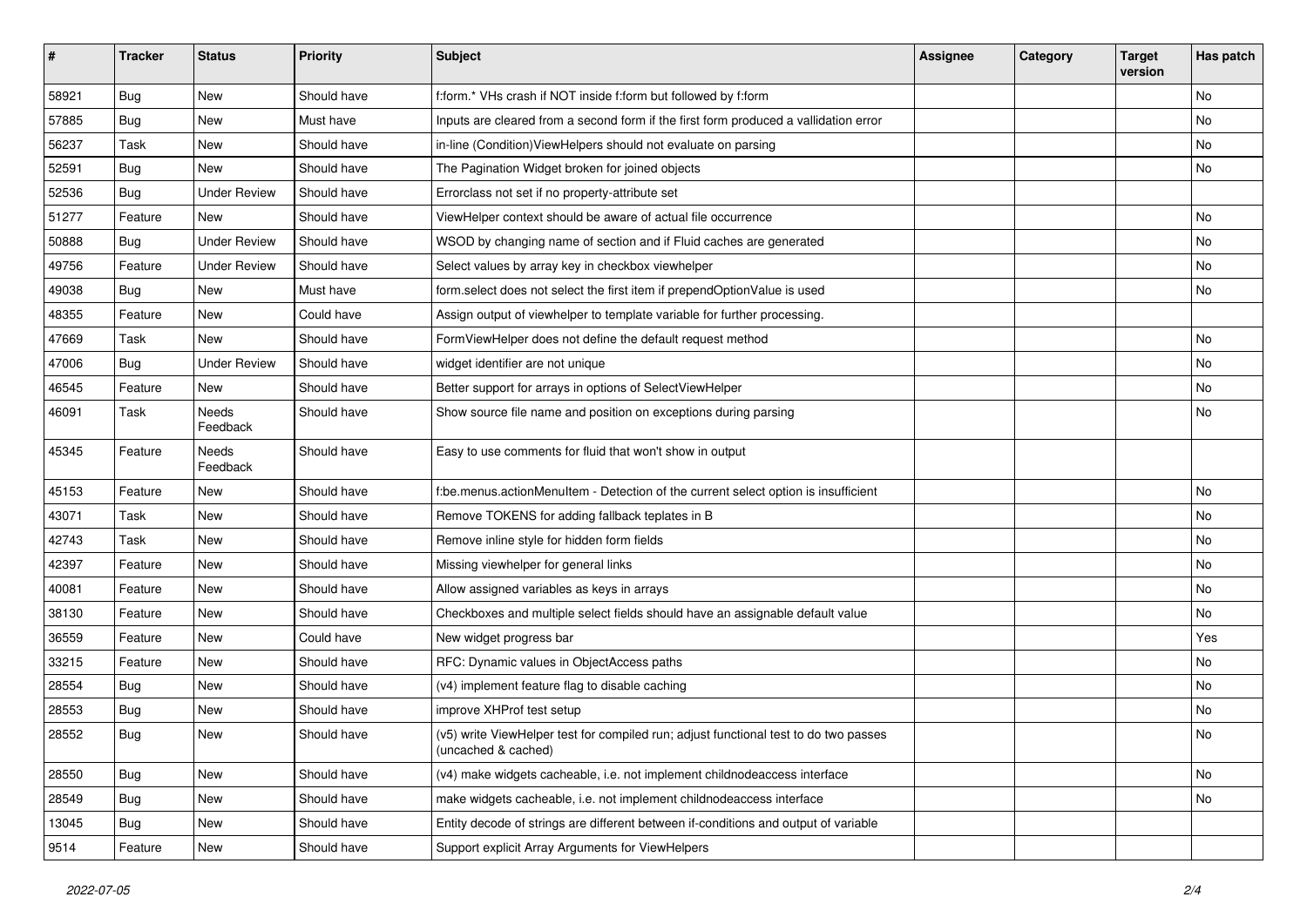| #     | <b>Tracker</b> | <b>Status</b>       | <b>Priority</b> | <b>Subject</b>                                                                                       | <b>Assignee</b> | Category    | <b>Target</b><br>version | Has patch |
|-------|----------------|---------------------|-----------------|------------------------------------------------------------------------------------------------------|-----------------|-------------|--------------------------|-----------|
| 5636  | Task           | <b>Under Review</b> | Must have       | Form RadioViewHelper and CheckBoxViewHelper miss check for existing object<br>before it is accessed. |                 |             |                          | No        |
| 3291  | Feature        | Needs<br>Feedback   | Should have     | Cacheable viewhelpers                                                                                |                 |             |                          | No        |
| 46257 | Feature        | <b>Under Review</b> | Should have     | Add escape sequence support for Fluid                                                                |                 | Core        |                          | No        |
| 39990 | Bug            | New                 | Should have     | Same form twice in one template: hidden fields for empty values are only rendered<br>once            |                 | Core        |                          | No        |
| 32035 | Task           | New                 | Should have     | Improve fluid error messages                                                                         |                 | Core        |                          | Yes       |
| 30555 | Feature        | New                 | Could have      | Make TagBuilder more extensible                                                                      |                 | Core        |                          | No        |
| 27607 | Bug            | New                 | Must have       | Make Fluid comparisons work when first element is STRING, second is NULL.                            |                 | Core        |                          | No        |
| 10472 | Feature        | New                 | Could have      | <b>Fluid Standalone distribution</b>                                                                 |                 | Core        |                          | No        |
| 7608  | Feature        | New                 | Could have      | Configurable shorthand/object accessor delimiters                                                    |                 | Core        |                          | Yes       |
| 4704  | Feature        | New                 | Should have     | Improve parsing exception messages                                                                   |                 | Core        |                          |           |
| 3481  | Bug            | New                 | Should have     | Use ViewHelperVariableContainer in PostParseFacet                                                    |                 | Core        |                          | No        |
| 1907  | Feature        | New                 | Could have      | Default values for view helpers based on context                                                     |                 | Core        |                          |           |
| 60181 | Feature        | New                 | Could have      | Caching mechanism for Fluid Views/Templates                                                          |                 | View        |                          | No        |
| 45394 | Task           | New                 | Should have     | Forwardport Unit test for standalone view                                                            |                 | View        |                          | No        |
| 43072 | Task           | New                 | Should have     | Remove TOKENS for adding templates fallback in Backporter                                            |                 | View        |                          | No        |
| 38369 | Bug            | New                 | Must have       | Resource ViewHelpers should not fall back to request package                                         |                 | View        |                          | No        |
| 8989  | Feature        | Needs<br>Feedback   | Could have      | Search path for fluid template files                                                                 |                 | View        |                          | No        |
| 65424 | Bug            | <b>Under Review</b> | Should have     | SelectViewHelper must respect option(Value Label)Field for arrays                                    |                 | ViewHelpers |                          | No.       |
| 60856 | Bug            | New                 | Must have       | Target attribute not supported by the form viewhelper                                                |                 | ViewHelpers |                          | Yes       |
| 60003 | Feature        | New                 | Should have     | Add required-Attribute to f:form.password                                                            |                 | ViewHelpers |                          | No        |
| 54284 | Bug            | New                 | Should have     | Default Option for Switch/Case VH                                                                    |                 | ViewHelpers |                          | No        |
| 51100 | Feature        | New                 | Must have       | Links with absolute URI should have the option of URI Scheme                                         |                 | ViewHelpers |                          | No        |
| 49600 | <b>Bug</b>     | New                 | Should have     | f:form tag shown as a HTML on frontend                                                               |                 | ViewHelpers |                          | No        |
| 40064 | <b>Bug</b>     | New                 | Must have       | Multiselect is not getting persisted                                                                 |                 | ViewHelpers |                          | No        |
| 39936 | Feature        | New                 | Should have     | registerTagAttribute should handle default values                                                    |                 | ViewHelpers |                          | No        |
| 37619 | <b>Bug</b>     | New                 | Should have     | Fatal Error when using variable in name attribute of Section ViewHelper                              |                 | ViewHelpers |                          | No        |
| 36410 | Feature        | New                 | Should have     | Allow templates to send arguments back to layout                                                     |                 | ViewHelpers |                          | No        |
| 34682 | Bug            | <b>Under Review</b> | Should have     | Radio Button missing checked on validation error                                                     |                 | ViewHelpers |                          | No        |
| 34309 | Task           | New                 | Could have      | Unknown ViewHelpers cause exception - should be handled more graceful                                |                 | ViewHelpers |                          | No        |
| 30937 | Bug            | New                 | Should have     | CropViewHelper stringToTruncate can't be supplied so it can't be easily extended                     |                 | ViewHelpers |                          | Yes       |